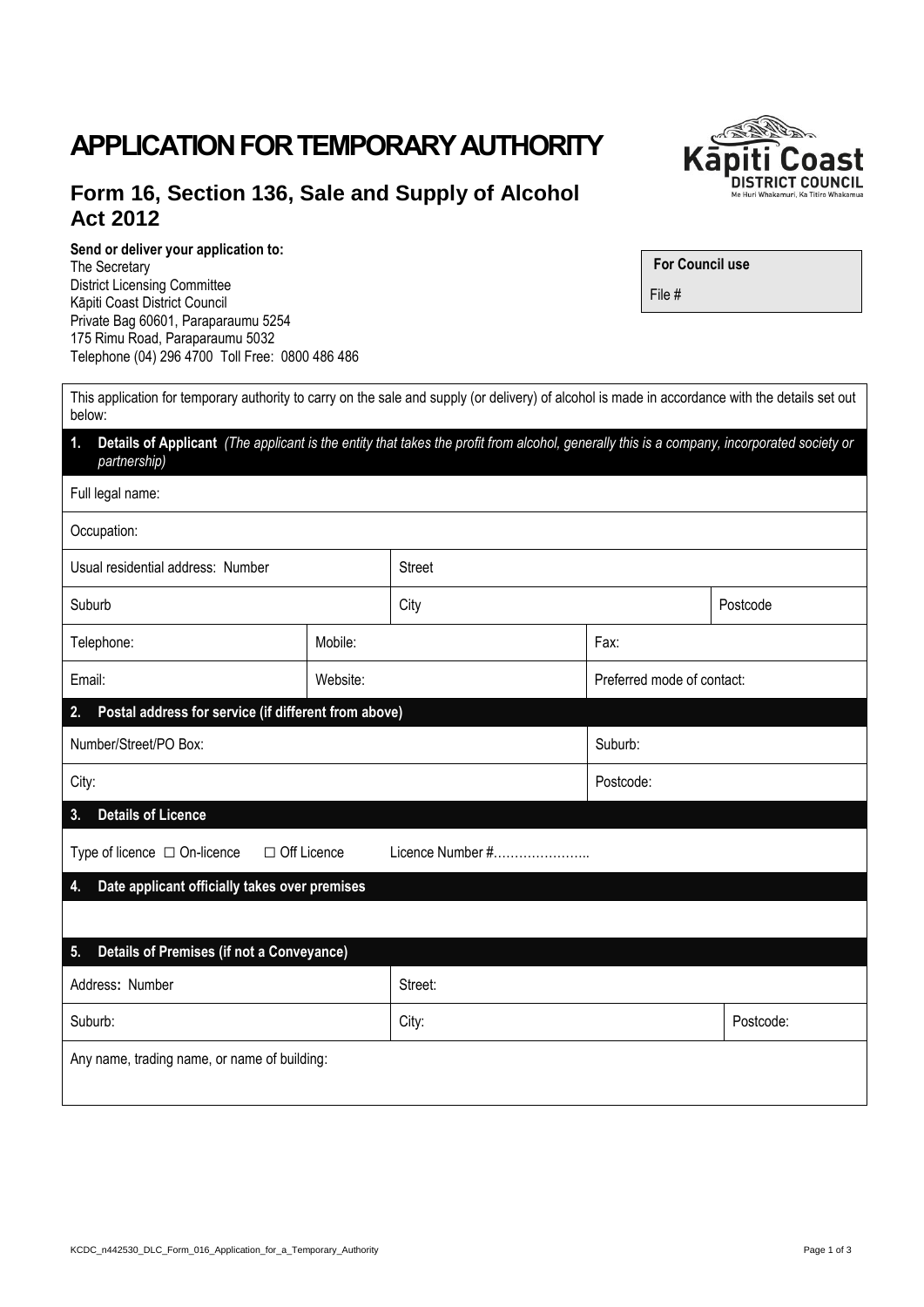| <b>Details of Conveyance</b><br>6.                                                                                                                                                                                                                                                                                       |         |                            |           |  |  |  |  |
|--------------------------------------------------------------------------------------------------------------------------------------------------------------------------------------------------------------------------------------------------------------------------------------------------------------------------|---------|----------------------------|-----------|--|--|--|--|
| Type: (eg, ship, railway carriage, bus, etc)                                                                                                                                                                                                                                                                             |         |                            |           |  |  |  |  |
| Address of home base: Number                                                                                                                                                                                                                                                                                             | Street: |                            |           |  |  |  |  |
| Suburb:                                                                                                                                                                                                                                                                                                                  | City:   |                            | Postcode: |  |  |  |  |
| Trading or other name:                                                                                                                                                                                                                                                                                                   |         |                            |           |  |  |  |  |
| <b>Further details</b><br>If applicant is not the owner, attach building owner approval<br>7.                                                                                                                                                                                                                            |         |                            |           |  |  |  |  |
| State what right, estate, title or interest the applicant has:                                                                                                                                                                                                                                                           |         |                            |           |  |  |  |  |
| In any premises (or conveyance) to which the application relates:<br>٠                                                                                                                                                                                                                                                   |         |                            |           |  |  |  |  |
| In any business conducted in the premise (or conveyance) to which the application relates:<br>$\bullet$                                                                                                                                                                                                                  |         |                            |           |  |  |  |  |
| Further details where applicant is a company or partnership<br>8.                                                                                                                                                                                                                                                        |         |                            |           |  |  |  |  |
| Date of Incorporation:                                                                                                                                                                                                                                                                                                   |         | Place of Incorporation:    |           |  |  |  |  |
| Full Details of each Director / Partner:                                                                                                                                                                                                                                                                                 |         |                            |           |  |  |  |  |
| Name:                                                                                                                                                                                                                                                                                                                    |         | Designation/position held: |           |  |  |  |  |
| Address:                                                                                                                                                                                                                                                                                                                 |         | Date of birth:             |           |  |  |  |  |
|                                                                                                                                                                                                                                                                                                                          |         | Place of birth:            |           |  |  |  |  |
| Name:                                                                                                                                                                                                                                                                                                                    |         | Designation/position held: |           |  |  |  |  |
| Address:                                                                                                                                                                                                                                                                                                                 |         | Date of birth:             |           |  |  |  |  |
|                                                                                                                                                                                                                                                                                                                          |         | Place of birth:            |           |  |  |  |  |
| Name:                                                                                                                                                                                                                                                                                                                    |         | Designation/position held: |           |  |  |  |  |
| Address:                                                                                                                                                                                                                                                                                                                 |         | Date of birth:             |           |  |  |  |  |
|                                                                                                                                                                                                                                                                                                                          |         | Place of birth:            |           |  |  |  |  |
| Does the applicant intend to carry on the sale and supply (or delivery) of alcohol personally?<br>9.<br>$\square$ Yes<br>$\square$ No<br>If 'Yes' state your full legal name (not company name) and details below. If 'No' state the name and contact details of the person who will<br>be running the business for you. |         |                            |           |  |  |  |  |
| Full legal name:                                                                                                                                                                                                                                                                                                         |         |                            |           |  |  |  |  |
| Occupation:                                                                                                                                                                                                                                                                                                              |         |                            |           |  |  |  |  |
| Address: Number                                                                                                                                                                                                                                                                                                          |         | Street:                    |           |  |  |  |  |
| Suburb:                                                                                                                                                                                                                                                                                                                  | City:   |                            | Postcode: |  |  |  |  |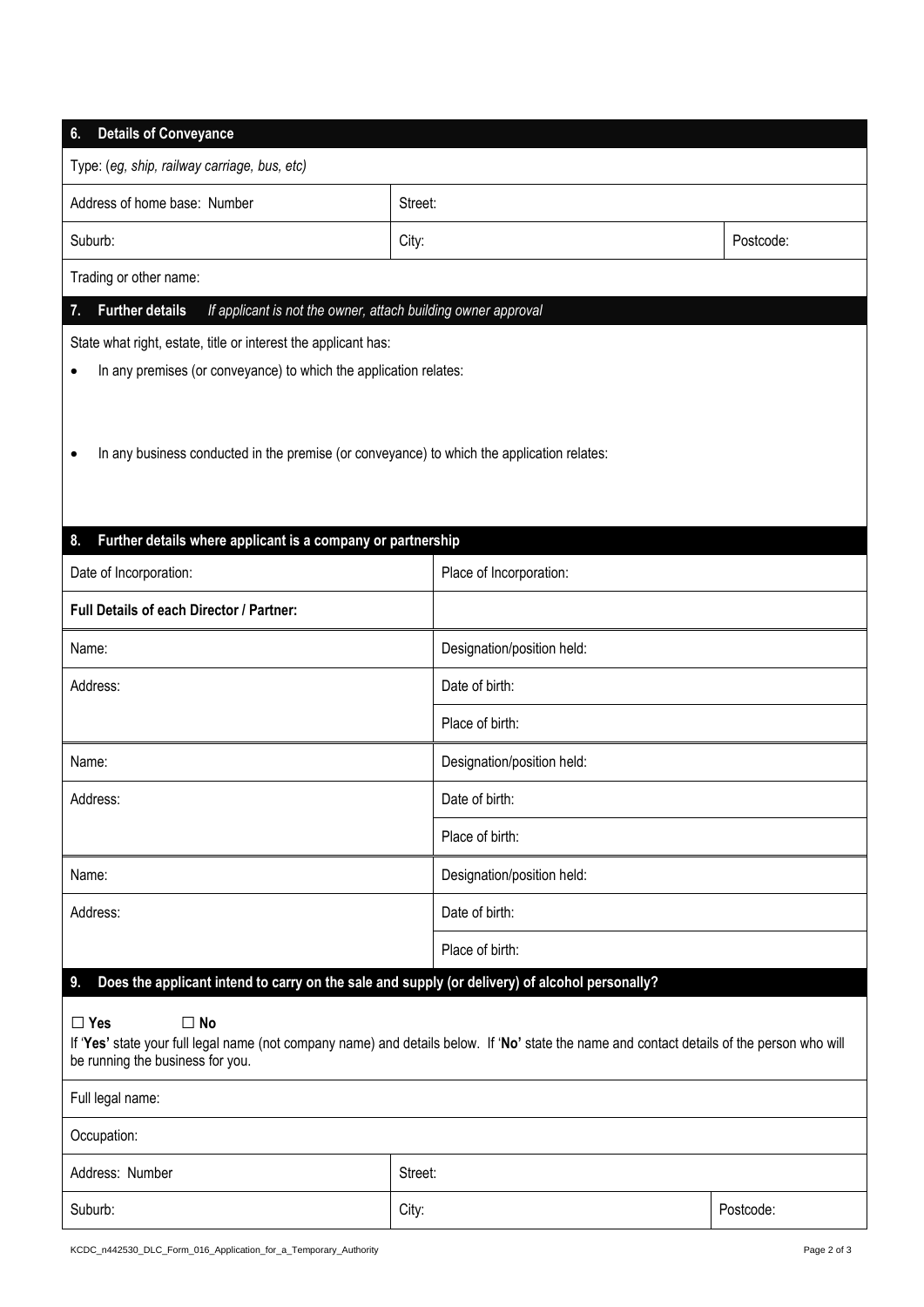| KCDC_n442530_DLC_Form_016_Application_for_a_Temporary_Authority | Page 3 of 3 |
|-----------------------------------------------------------------|-------------|
|-----------------------------------------------------------------|-------------|

### **11. Signature of Applicant (this must be signed by applicant not their agent)**

**I authorise New Zealand Police to disclose any personal information it considers relevant to my application to the Medical Officer of Health and/or the Licensing Inspector for the purpose of assessing my suitability.**

**Name:** 

Date: **Signature: Signature: Signature: Signature: Signature: Signature: Signature: Signature: Signature: Signature: Signature: Signature: Signature: Signature: Signature: Signature: Signatu** 

**Dated at location:** 

#### **Privacy Statement**

**Information contained in your application and any supporting information will be held by Kapiti Coast District Council to enable your application to be processed under the Sale and Supply of Alcohol Act 2012. This information will be made available to the public on request. The information will be provided to the Kapiti Coast District Licensing Committee, the NZ Police, the Medical Officer of Health and Council's Licensing Inspectors. This information may form part of a public hearing of your application before the Kapiti Coast District Licensing Committee and may be used in the Committee's decision for your application. Decisions will be made publically available.**

**Council is required to keep a statutory register of all applications and the District Licensing Committee's decisions on them. Council is required to report statistics about applications to the Alcohol Regulatory and Licensing Authority. Any member of the public may request access to this information under the Local Government Official Information and Meetings Act 1987. This information may also be used under the Privacy Act 1993. You have the right to see and correct personal information that Council holds about you.**

**Notes** 

1 This form must be accompanied by the prescribed fee.

2 The District Licensing Committee may require notice of the application to be given to any person or persons it may state.

**10. What are the reasons for the application?**